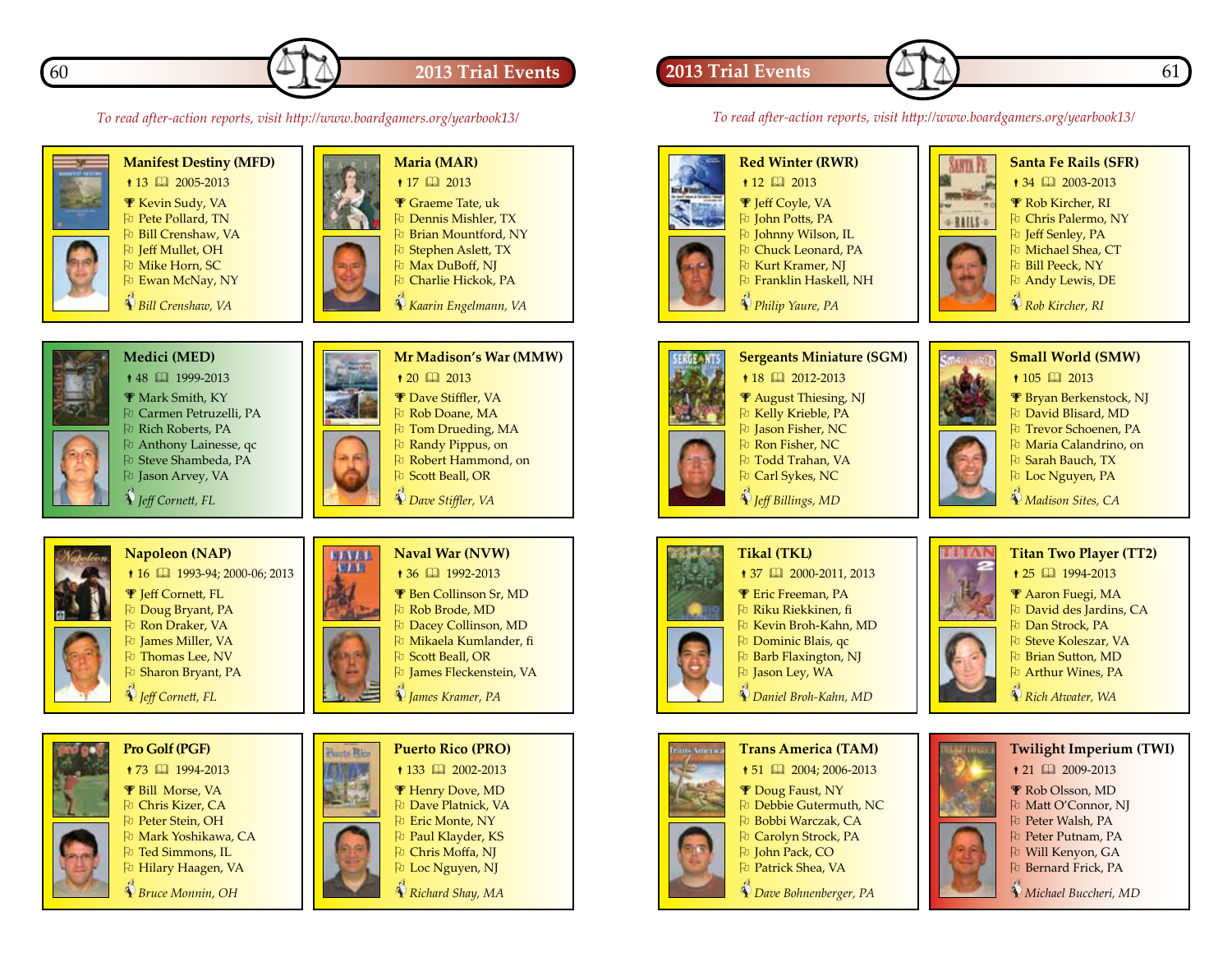

Pu Christopher Yaure, PA Pu Rich Meyer, MA  *Christopher Yaure, MA*

*To read after-action reports, visit http://www.boardgamers.org/yearbook13/*



Pu Tim Hitchings, DE Pu Malcolm Smith, VA  *Tim Hitchings, DE*



All Boardgame Players Association (BPA) members of record as of June 1, 2014, are hereby notified of their right to vote for up to three members to serve on the BPA Board of Directors. Any BPA member may run for election as a Director. These individuals give their time without recompense to ensure that WBC continues on an even keel, representing all interests fairly. Candidates for the Board in 2014 include Bruce Monnin, Ken Gutermuth, Stuart Tucker and Tom McCorry.

All members have a vested interest in the operation of BPA which can be exercised through their vote for members to serve on the Board in rotating three-year terms. When contemplating their vote, members are urged to consider that the BPA conducts most of its business by email and needs Board members who are able and willing to offer their time and skills to the organization in a timely manner. Board members should be considered more for their ability to contribute to the running of a successful company than for their interest in any particular game or group.

You may vote for up to three candidates, but only once per candidate. No votes will be taken during the convention. This election will be completed by mail and e-mail by July 15, so that the newly-elected Board may convene to conduct business during WBC. The three candidates receiving the most votes will be elected. All members are urged to vote. Failure to generate sufficient votes will invalidate the election and force the organization to hold another with consequent expenses which will be borne by the membership.

 Note that all paying attendees of WBC other than one-day guests—are BPA members with voting rights. Ballots will be available only on the BPA website. The ballot includes a brief statement by each nominee. Alternately, members may e-mail their vote(s) to *election@ boardgamers.org* from an e-mail address on file with BPA as their official e-mail address. An electronic ballot is available at *boardgamers.org/forms/boardballot.shtml.*

All members are invited to attend the Annual Meeting of the BPA at 3 PM on Tuesday, August 5th, 2014, in Lampeter Hall of the Lancaster Host Resort in Lancaster, PA. *NOTE: This meeting will take place during a break in the auction.* At that meeting, members will meet the new Board and may make inquiries and suggestions regarding the activities of the association. This is your chance to influence the decision-making process that drives WBC.